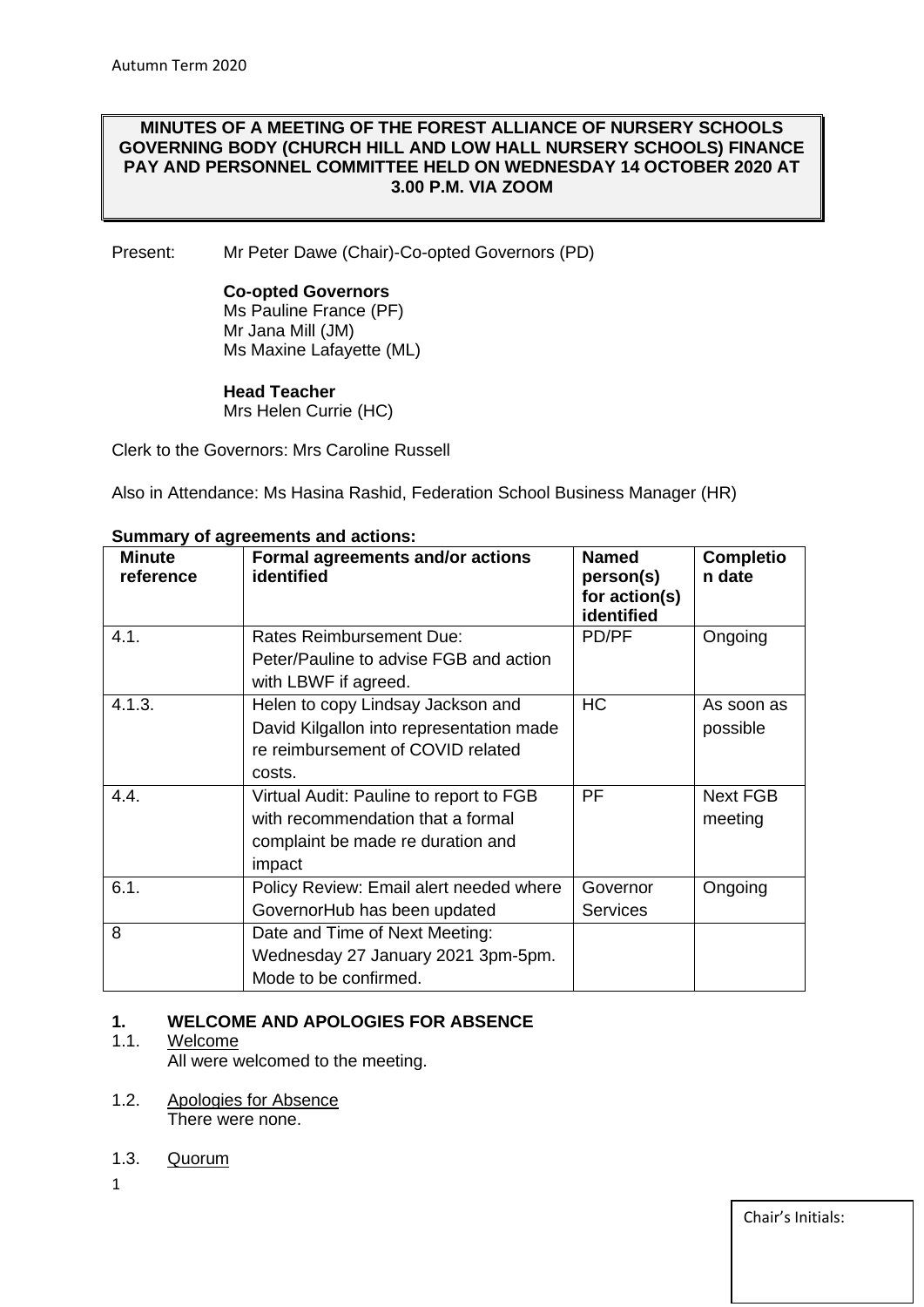The meeting was quorate.

#### 1.4. Other Matters

The chair thanked Pauline and Hasina for their support with agenda items. He noted that this would be Maxine's last meeting so proposed a sincere vote of thanks to her for her service to the Governing Body and wish her well for the future.

#### **2. FINANCE PAY AND PERSONNEL COMMITTEE MATTERS**

- 2.1. Election of Chair of Committee for the Current Academic Year 2020/21 Mr Peter Dawe was elected chair of the committee unanimously. (Proposed by Ms Pauline France and seconded by Mrs Helen Currie).
- 2.2. Election of Vice-Chair of Committee for the Current Academic Year 2020/21 Mr Jana Mills was elected vice chair of the committee unanimously. (Proposed by Mrs Helen Currie and seconded by Ms Pauline France).

## 2.3. Terms of Reference 2020/21

These were readopted after unanimous agreement to amendments noting that membership will be 3 governors + executive Head Teacher, recommendations may be made to the Governing Body re co-options and additional associate governors with non-voting powers. The work of the committee will relate to the strategic interests, plans and priorities of FANS including ensuring that an effective business continuity plan is devised and executed.

## **3. MINUTES AND MATTERS ARISING FROM THE LAST MEETING HELD ON 29 JANUARY 2020**

These were received and accepted as an accurate record subject to noting that 'key worker' should read 'key person'. A copy will be signed by the chair for retention by the federation.

## **4. FINANCE AND BUDGET MONITORS**

- 4.1. Church Hill Nursery School Budget Monitoring Report @ Month 6 2020/21
- 4.1.1. The report was screen shared and presented by HR. She reported that: -Online banking is now established.

-Revenue Income: This is expected to be on target based on September numbers. Overall, 50% of income has been received at month 6 but no lettings income due to COVID19.

-An Education and Health Care plan is in place and two more are expected to be approved.

-The borough are to advise re pupil premium funding with other grants and payments received except re rates reimbursement.

**ACTION:** Peter/Pauline to report to FGB re rates reimbursement and make representation to borough if agreed.

- 4.1.2. No income was received for school meals April-July but good numbers are now staying for meals supplied by Walthamstow School for Girls. The impact of COVID on day care fees has been significant (£63,000). A schedule of bad debts relating to fees back to 2008/09 was reviewed with write off as effectively irrecoverable totalling £7645.95 **AGREED.** HR stated that controls over this have been tightened and that a finance assistant is needed on site. Recovery action is ongoing re the most recent debts.
- 4.1.3. Un-budgetted costs were noted re employers' superannuation costs.

2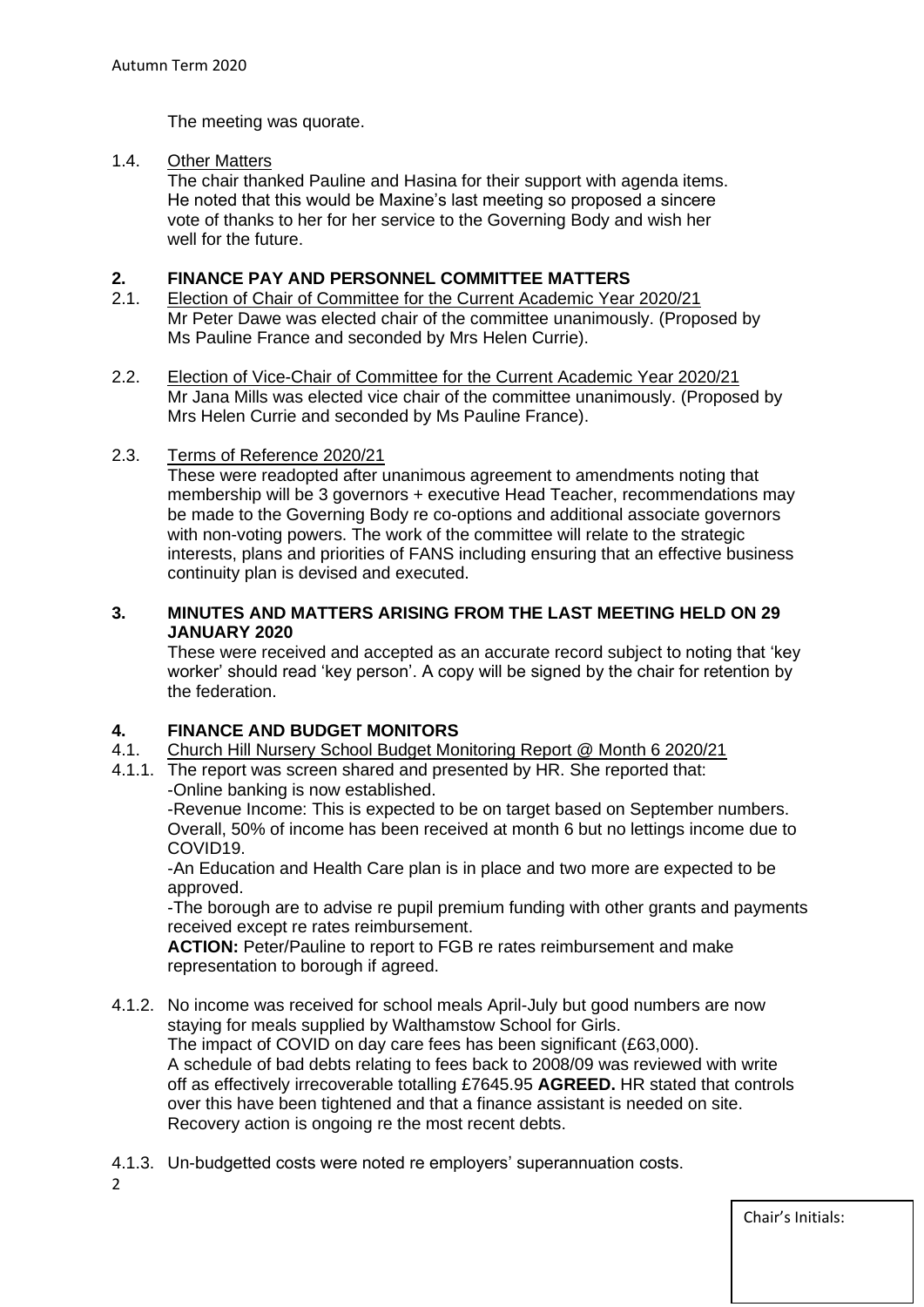Cleaning and premises costs (works to gates) have been overspent due to COVID. Concern was expressed that the Schools have not been reimbursed for COVID related costs with representation made by Stella Creasy MP regarding this stressing that the Schools remained open for vulnerable pupils.

**ACTION:** Helen to copy Lindsay Jackson and David Killgallon into this representation.

- 4.1.4. A request was made for an additional qualified teacher to be on site for 2 days per week to ensure pupil safety and maintenance of educational quality (**AGREED** until Christmas initially then to be reviewed with restructure needed.
- 4.1.5. Use of reserves of £15,000 for paving and new gates was **AGREED.**
- 4.1.6. It was noted that the predicted year-end balance is currently £166,094 (significantly reduced from brought forward balance of £235,000).
- 4.2. Low Hall Nursery School Budget Monitoring Report@ Month 6 2020/21 HR advised as follows:

# **Revenue Income:**

**-** Pupil numbers are currently under budget by £53,000.

-Funding is currently based on last years' pupil numbers so it is hope that numbers will rise shortly. There has been little SEN funding to date.

-Again rates are yet to be reimbursed for last year.

-COVID19 has had a significant impact on 30 hours funded children and day-care fees.

-A £32,545 deficit is predicted which could be funded by either seeking an LBWF loan or suspend salary recharges from CHNS to LHNS.

-If a two week ½ term lockdown is imposed fee refunds would be due if due to government guidance. FGB to consider.

A debtors list was consider with write off of £3120.18 of fees considered to be effectively irrecoverable **AGREED.** 

- 4.3. Schools Facing Financial Challenge Update There has been no meeting since the summer term full Governing Body meeting.
- 4.4. Virtual Audit

HR reported that this is still in process and has been difficult (LBWF aware). HR met with the audit team in July/August with completion scheduled by October. HC asked that a formal complaint be made regarding the protracted length of the audit and impact on a very small school in financial difficulties. **ACTION:** PF to report to FGB.

4.5. Submission of SFVS Return 2020 Completion of a revised proforma is ongoing for this financial year.

## **5. IMPACT OF COVID19, SCHOOLS' CLOSURES AND NATIONAL GUIDANCE ON PERSONNEL AND STAFFING MATTERS**

## 5.1. Federation Restructure and Timeline

Restructure has been delayed due to non-response by LBWF. LR has now responded so will start consultation shortly for implementation with effect from April 2021. A LBWF commitment is needed re redundancy costs and for confirmation (Gerry Kemble?) that there is a salary protection scheme. If so, 4 staff could be changed to term time only contracts.